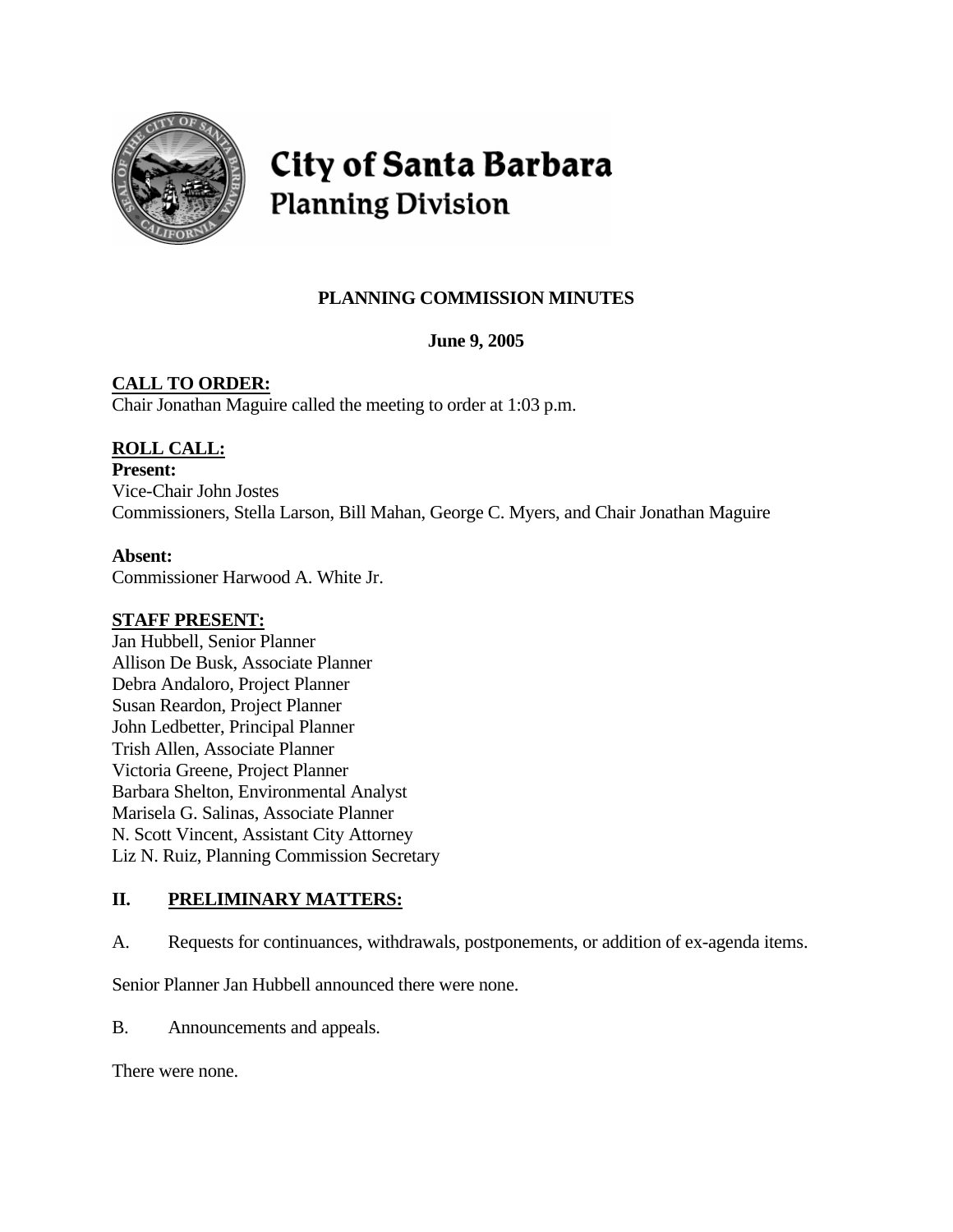C. Comments from members of the public pertaining to items not on this agenda.

No one wished to speak.

#### **III. CONSENT ITEM:**

#### **ACTUAL TIME: 1:03 P.M.**

#### **APPLICATION OF ISAAC ROMERO, AGENT FOR SUN PARTNERS, LLC (PROPERTY OWNER), 1827 DE LA VINA STREET, APN: 027-021-010, R-4 HOTEL-MOTEL-MULTIPLE RESIDENCE ZONE, GENERAL PLAN DESIGNATION: RESIDENTIAL – 12 UNITS PER ACRE (MST2004-00827)**

The proposed project involves the conversion of a triplex currently under construction into three attached condominium units. Six garage parking stalls in garages would serve as the required parking. A Modification is requested to reduce the minimum dimension of the required outdoor living space for Unit A from 10 feet to 6 feet, 8 inches.The discretionary applications required for this project are:

- 1. Modification of the outdoor living space requirements for Unit A (SBMC §28.21.081);
- 2. Tentative Subdivision Map for a one-lot subdivision for three (3) residential condominium units (SBMC §27.07 and 27.13); and
- 3. Condominium Conversion Permit to convert three (3) residential units to three (3) condominium units (SBMC §28.88).

The Environmental Analyst has determined that the project is exempt from further environmental review pursuant to the California Environmental Quality Guidelines Section 15315 (minor land divisions) and Section 15303 (conversion of small structures).

With no one wishing to speak, the public hearing was opened and closed at 1:04 p.m.

**MOTION: Mahan/Jostes**To waive the presentation of the staff report.

This motion carried by the following vote:

Ayes: 5 Noes: 0 Abstain: 0 Absent: 2 (Jacobs & White)

- 1. Several Commissioners stated that they are in support of the modification request.
- 2. One Commissioner asked if it would be necessary for the project to go though the Staff Hearing Officer, and does not support the modification for that reason. The project overwhelms the site and there is no delineated pedestrian connection between the sidewalk and the units in the back.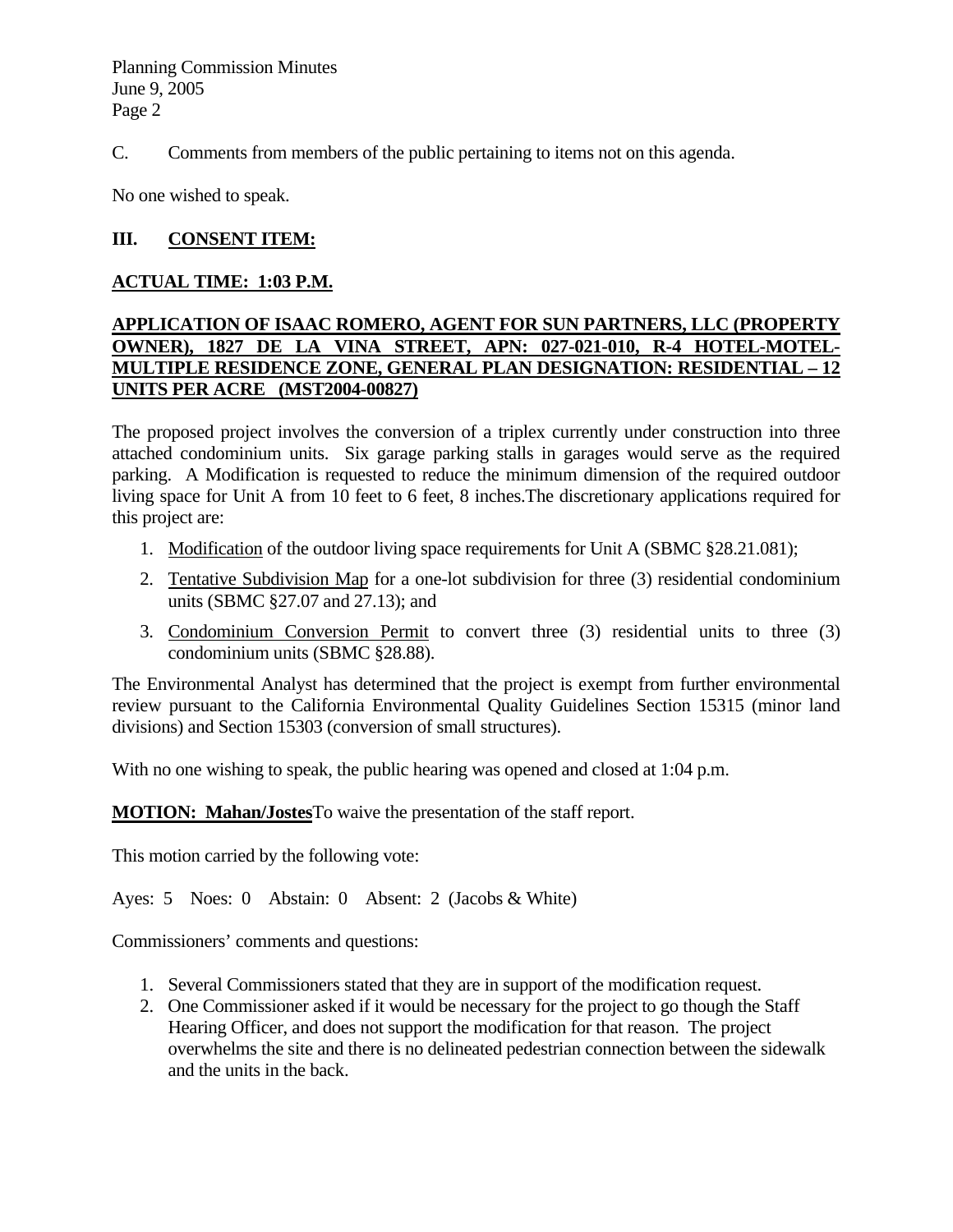> 3. A delineated pedestrian pathway was requested separate from the driveway from each unit to the sidewalk, which the Commissioners agreed to include in the motion.

Commissioner Jacobs arrived at 1:10 p.m., and took her seat at the dais.

Joe Campanelli, Owner, addressed the Planning Commission.

#### **MOTION: Mahan/Myers Assigned Resolution No. 043-05**

Make the necessary findings and approve the modification, tentative subdivision map and condominium conversion permit with the conditions of approval outlined in the staff report and add a condition requiring a separate pedestrian path from each unit to the sidewalk.

This motion carried by the following vote:

Ayes: 5 Noes: 1 (Maguire) Abstain: 0 Absent: 1 (White)

Chair Maguire announced the ten calendar day appeal period.

#### **IV. DISCUSSION ITEMS:**

#### **ACTUAL TIME: 1:14 P.M.**

# **A. GENERAL PLAN UPDATE 2030 – NOISE AND AIR QUALITY CONDITIONS, TRENDS, AND ISSUES REPORTS (MST 2005-00002)**

Planning Staff, with the assistance of Staff from the Air Pollution Control District, will present Conditions, Trends and Issues Reports for Noise and Air Quality. This presentation is the sixth in a series of baseline reports being prepared for the General Plan Update (GPU) 2030 process. The Planning Commission will be asked to review and comment on these reports.

With no one wishing to speak the public hearing was opened and closed at 1:14 p.m.

Debra Andaloro, Project Planner, gave a brief presentation regarding air quality and noise.

Ron Tan, Planning Technology Supervisor, Air Pollution Control District, provided a brief overview of air quality.

Vijaya Jammalamadaka, Principal Transportation and Land Use Planner, Air Pollution Control District, commented on the baseline for GPU and issues for consideration. The three types of pollutants that cause most concern in Santa Barbara include: Ground level ozone (reactive organic gases, oxides of nitrogen); fugitive dust and fine particulate matter, lastly air toxics. Of all toxic airborne contaminants, diesel toxics are the number one airborne carcinogen in California. The APCD would like to see a proactive approach relative to nuisance odors in the GPU. Energy consumption is a regional air quality issue. The APCD works together with the City to maintain and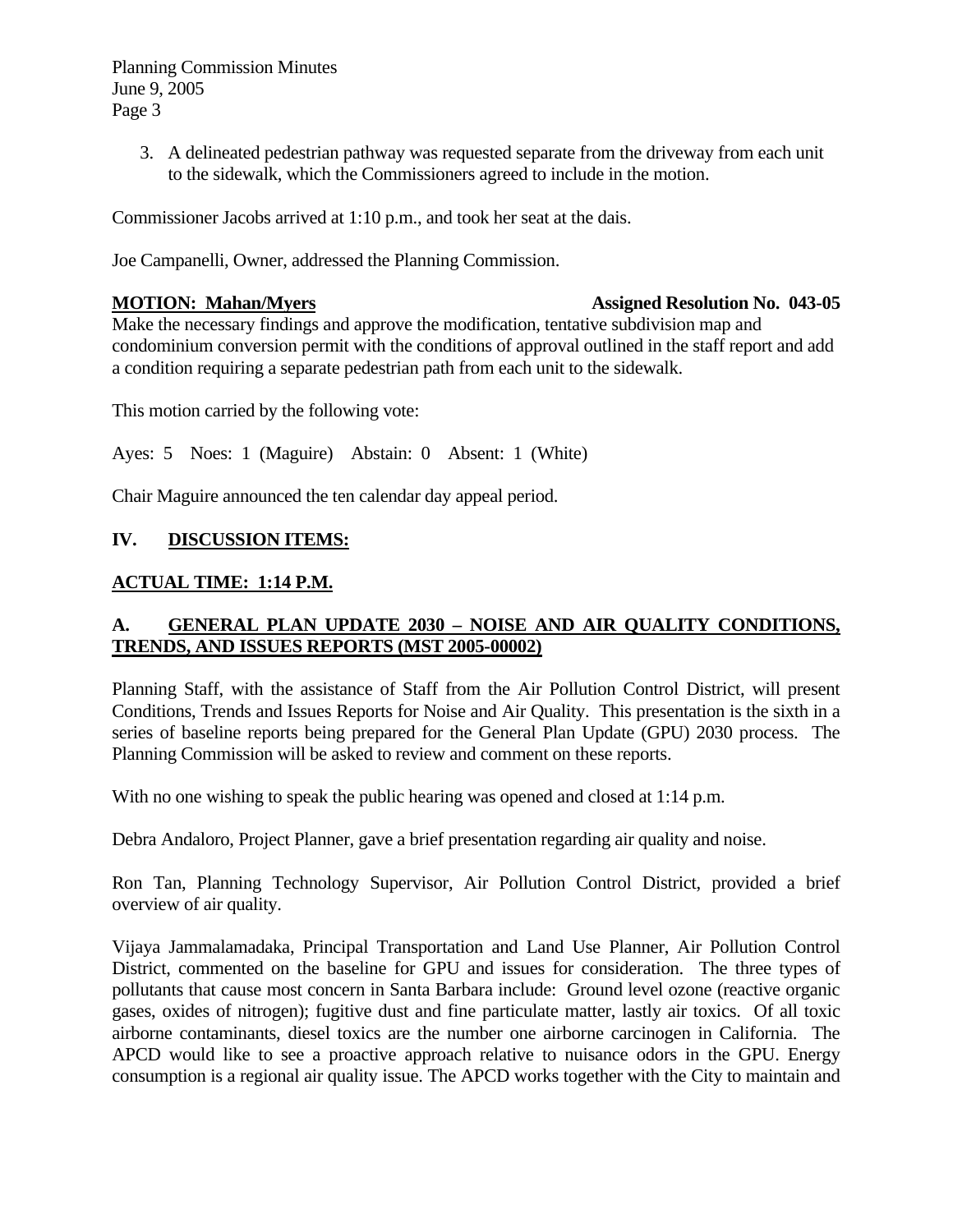enhance air quality to attain State ozone standards, and reduce cancer risks from diesel exhaust. APCD is also working to require stricter emission standards for marine shipping.

Commissioner White arrived at 1:44 p.m.

Commissioners' comments and questions:

#### Air Quality:

- 1. Asked if aircraft emissions are considered in air quality planning.
- 2. Asked if there is natural gas production in the channel and who regulates it.
- 3. Asked about composting site and recycling center and how they are monitored.
- 4. Stated that City Parks staff has created pesticide free guidelines and asks if in the City, pesticide use in parks is a problem or being addressed by the Air Pollution Control District.
- 5. Asked if the monitoring station on Carrillo and Chapala Streets is still in use.
- 6. Curious as to what modeling can be done on PM10 and C02 along transportation corridors.
- 7. Asks how to a get hand on transit-oriented mixed/use development and wonders if the Commission is doing the right thing exposing more residents to air pollution.
- 8. Assume standards are aggregate and the measurements are aggregated numbers. Asked if there are areas where collection is worse than others due to geography, such as the Riviera.
- 9. Asked how natural pollutants are a factor in the overall picture.
- 10. Concerned with traffic corridors and asked what real measurement has been taken.
- 11. Commented that it would be helpful to have maps with contours of pollution for the General Plan Update. Asked if it is possible to generate maps, such as those that are done for noise contours.
- 12. Asked if it would it be possible when looking at a project requiring and EIR near the freeway, if the Commission could ask that testing be set up and a contour map of pollution sources and impacts be provided.
- 13. Asked if oil rigs have diesel generators and with the potential for more oil rigs, if it is possible in the permitting process to mitigate the diesel exhausts. Asked when big projects are reviewed, such as Cottage Hospital, that have diesel generators, would natural gas be less polluting than diesel gas. Asked for follow-up on construction projects that involve diesel vehicles.
- 14. Struggled in the past removing eucalyptus trees from projects and now has learned that their removal will mitigate other sources of pollution. Feels this should be kept in mind for projects.
- 15. Asked if specific information from existing and past monitoring stations could be provided for the Conditions, Trends and Issues Report, instead of for the whole County. Whatever local information is available would be useful in this report.
- 16. Recalls a Public Works staff report around 2002-3 that did some analysis that showed what people's commute times, commute means, etc. Feels that type of information would be useful to have here.
- 17. Concerned about discussion from the APCD citing different land uses and asked for some specifics when referring to "500 feet from highway 101"; encompasses large percentage of people who live in the city and it not going to be rezoned. Asked about the reasoning.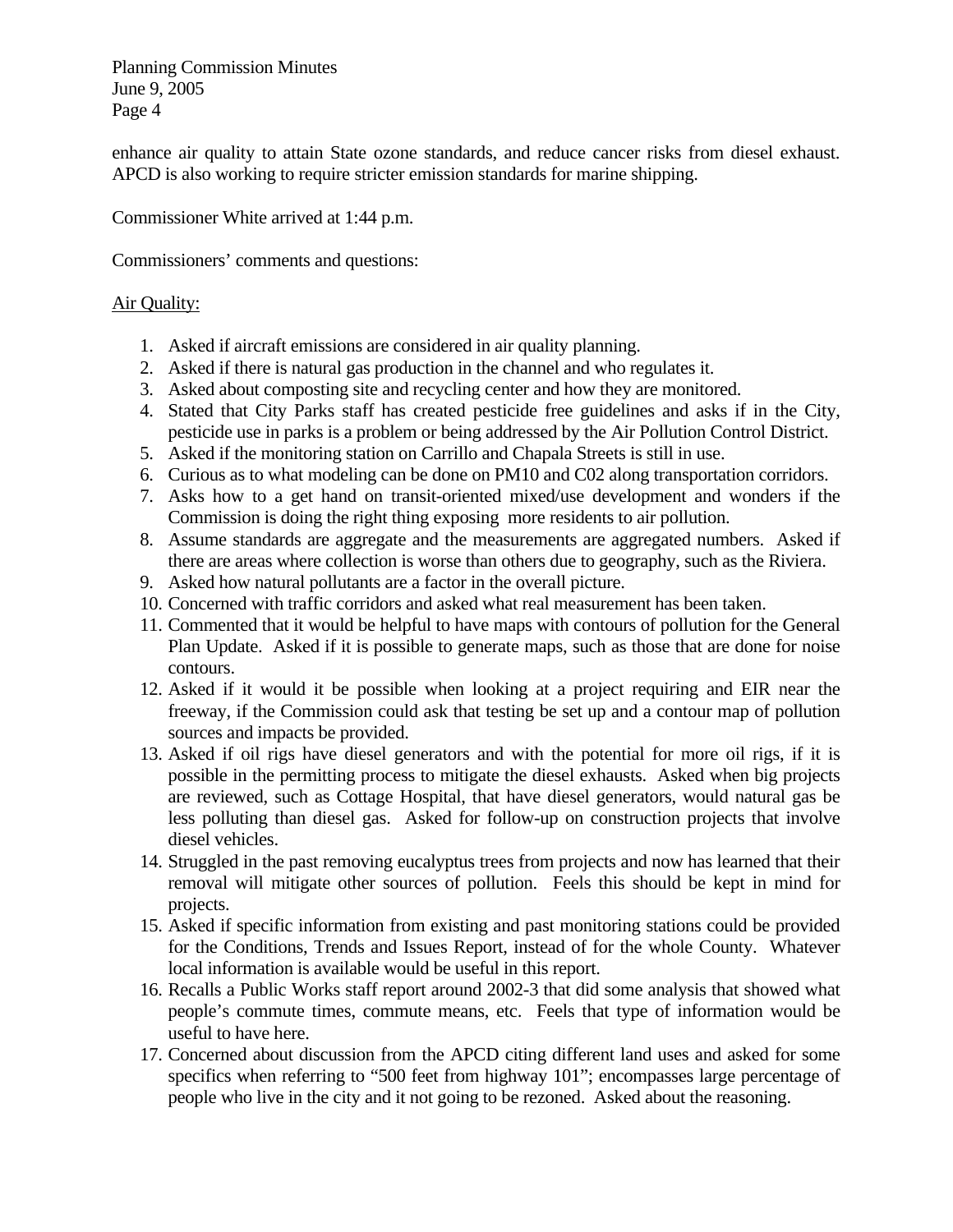- 18. Asked about odors and what is being referred to.
- 19. Asked staff if odor issues can be revisited again. Feels this type of issue needs an ordinance i.e., odor ordinance.
- 20. Stated that APCD had mentioned they needed help controlling emissions from vessels; asked how the Commission could help.
- 21. When first looking at issues and trends, expressed concern about the continuing jobs/housing imbalance and the impact on day to day environment; would like to see continued emphasis on discussion of planning to address the concern, primarily through transportation, regional rail, and planning for attractive transportation hubs, and use of solar energy. Would like to include a goal to reduce the use of fossil fuels. Urges Commission to support reduding off-shore shipping emissions.
- 22. Feels that wild fire is an unquantified, but known, source of air pollution; asks that it be mentioned somewhere in the text. Should also discuss the benefits of controlled burns and other fire management tools over wild fire.
- 23. When looking at building materials, expressed concern about the introduction of artificial materials into what is being built (i.e., vinyl windows, Styrofoam, moldings, etc.); asked if there is a public health risk over and above the smoke and byproducts of fire from these artificial materials.

Mr. Tan addressed the Planning Commission. Aircraft emissions are included when doing Air Quality Planning, but trains, planes and boats are out of APCD jurisdiction; ground and on-shore facilities are subject to APCD review. Offshore oil and gas facilities are regulated by the APCD. APCD has no authority over pesticides. Where pollution is found may not necessarily be where sources of pollution are; depends a lot on meteorology and topography. There are some models that attempt to look at air pollution effects along transit corridors, but they are not very accurate. Known areas of higher air pollution concentrations include Las Flores Canyon and Paradise Road. Difficult to do air pollution contours. APCD has no data on oil seeps, but there is some emission data on vegetation. Acknowledged that wild fires are an air pollution problem. Carbon monoxide emissions tend to be a localized problem. The County has met the carbon monoxide emission standard since 1988, mostly because car emission requirements are strict. Odors are generally the biggest concerns for people who live or work adjacent to places with ovens, coffee roasters, woodburning ovens and others, mostly due to the fact they are there for three to six hours or more. Mr. Tan asks for City's involvement in supporting pending legislation in reducing emissions from vessels and will keep City apprised on when that is appropriate. APCD does have regulations that allow for and encourage prescribed burns. Wild fires are not a long-term health risk and short-term risks are small.

Both Ms. Hubbell and Ms. Andaloro answered questions of the commissioners. Ms. Hubbell suggested that when looking at specific developments that include things like a coffee roaster, a wood burning oven, deep fryer, etc., they include a control filter to reduce odor and smoke as part of equipment requirement.

Ms. Jammalamadaka, noted that health risk is reduced by 80% when sensitive receptors are 500 feet away from freeways. Health risk assessments can be done for individual projects.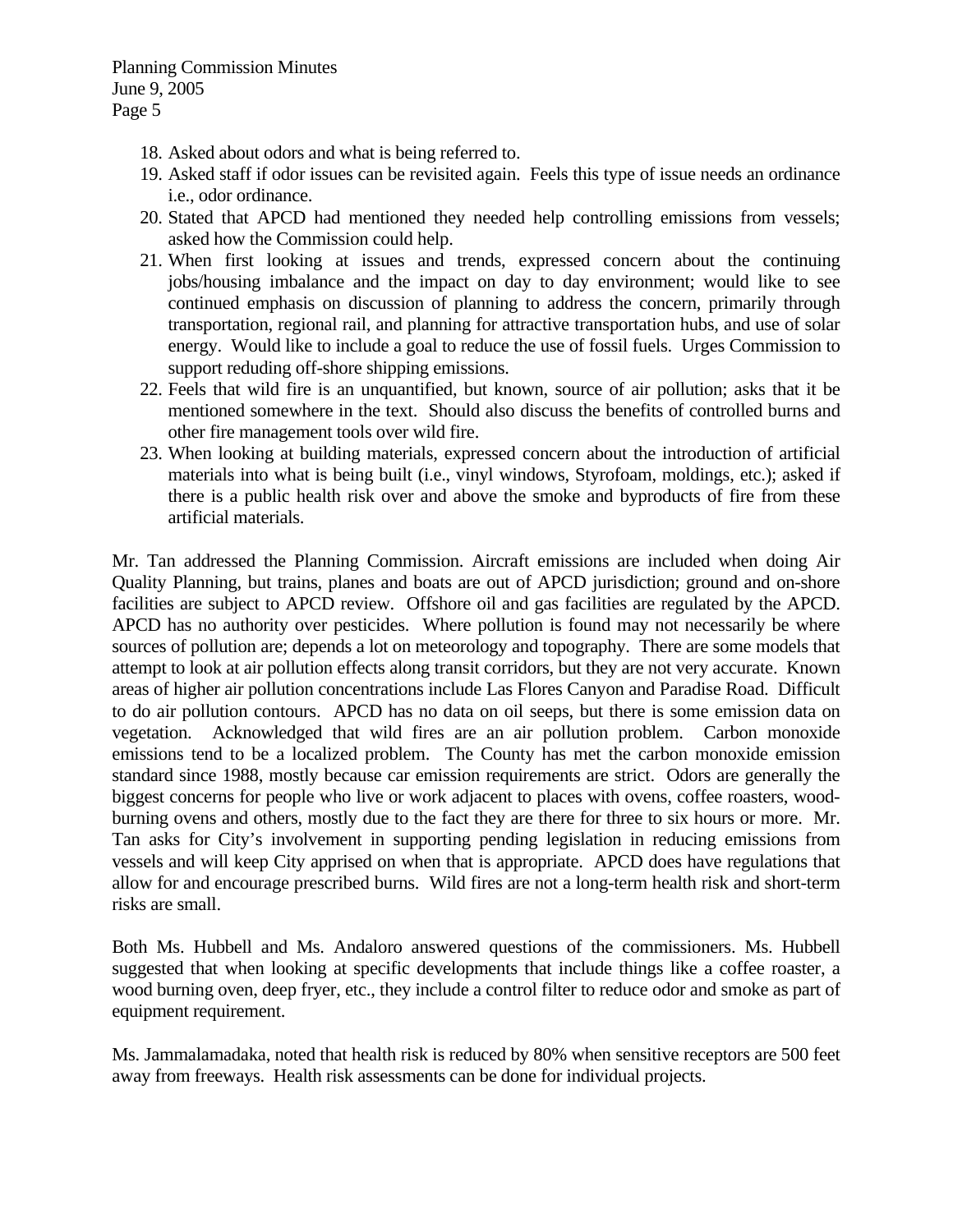Noise:

Susan Reardon, Project Planner presented the Noise Conditions, Trends and Issues Report.

Commissioners' comments and questions:

- 1. Asked how to manage commercial/amplified events in parks. Suggested looking at how County Bowl is regulated in terms of event end times, mike monitoring stations, and maybe apply those regulations to other regional parks. Feels that noise level in commercial and amplified events in parks located in residential areas should be managed/reduced.
- 2. Suggested utilizing traffic calming measures to reduce noise generated by road traffic.
- 3. Asked what the current significance threshold for noise is and stated a percentage or numerical guideline. A quantifiable number is recommended.
- 4. Regarding construction noise and construction hours, they suggested exploring two sets of standards, one for residential zones and one for commercial projects that are not adjacent to residential uses. Could support different construction noise standards for downtown area with no adjacent residential uses.
- 5. Recognized that the focus for housing now is in downtown. The General Plan Update needs to look at the commercial area of downtown as a different kind of area where residential private outdoor space may not be needed. Need to take a fresh look at thresholds and other options for outdoor areas for residential units in downtown area.
- 6. Stated a need to better refine noise contour maps and take topographic changes into account. Suggested noise levels in individual neighborhoods.
- 7. Stated noise in Central Business District and along transportation corridors needs to be recognized and accepted. It is not possible to mitigate every noise.
- 8. With respect to parks, feels there needs to be a distinction between generation of noise and exposure to noise in the noise level guidelines.
- 9. Would like to see enforcement for loud motorcycles. During 101 Operational Improvement Project, discussion was held on paving materials; materials exist that reduce noise and perhaps City could look at paving materials and paving techniques to bring down noise.
- 10. Stated that the Commission should look at noise guidelines embodied in a new noise element that would be based on the zone or neighborhood in which a project is located in.

Ms. Reardon, Ms. Andaloro, and Ms. Hubbell all addressed the Commissioners' questions listed above. Ms. Hubbell stated that City has a tighter noise threshold for residential development than other cities. We use 60 decibels, whereas most cities use 65 decibels.

# **ACTUAL TIME: 2:48 P.M.**

# **B. APPLICATION OF DAVE TABOR, AGENT FOR CASA ESPERANZA, PROPERTY OWNER, 816 CACIQUE STREET & 110 SOUTH QUARANTINA STREET, APNs 017-240-021 & 017-240-034, M-1, LIGHT MANUFACTURING, C-2, GENERAL COMMERCE AND S-D-3, COASTAL OVERLAY ZONES, GENERAL PLAN DESIGNATION: INDUSTRIAL (MST99-00432)**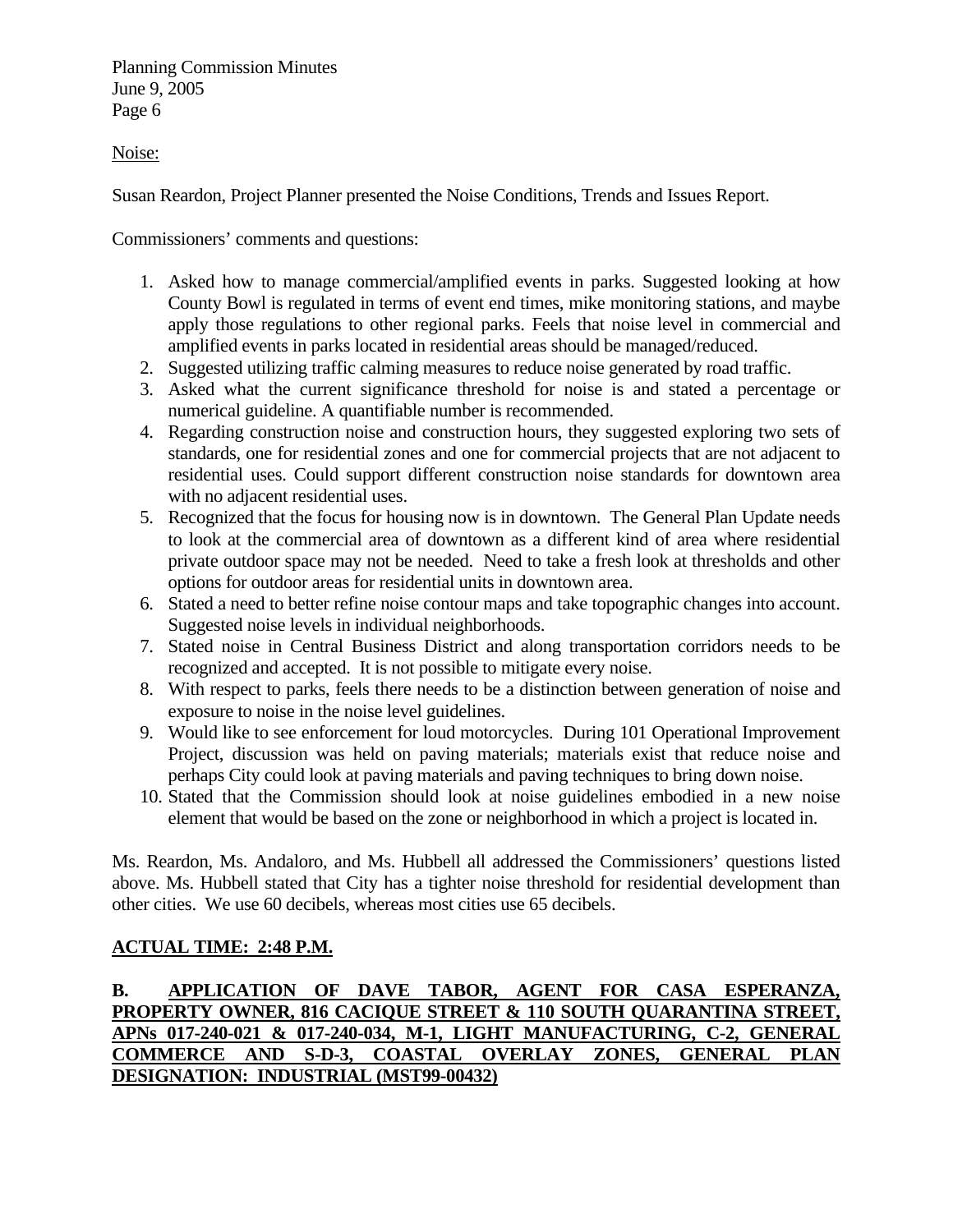The Planning Commission reviewed and approved amendments to the Conditional Use Permit, the Parking Modification, and the Coastal Development Permit for Casa Esperanza to increase the parking spaces and clarify the program elements on November 18, 2004. The Commission requested that Casa Esperanza return within six months to provide a progress report to address condition compliance, followed by an annual report. A subsequent progress report will be scheduled every two years hereafter, although the Commission may require interim reports as necessary.

Trish Allen, Associate Planner, gave a brief presentation of the project. Rob Pearson, Casa Esperanza Board of Directors, addressed the Planning Commission

Commissioners' comments and questions:

1. Asked for definition of increase in staff; who they are, what they do, why they are needed.

Roger Heroux, Interim Executive Director, stated that a Physician Assistant addresses higher quality of medical care for patients who have no transportation to County clinics. Volunteers increase on that day, too.

The public hearing was opened at 2:57 p.m., and the following person spoke about the project in general:

Bob Ludwick, Milpas Action Task Force.

With no one else wishing to speak, the public hearing was closed at 3:04 p.m.

- 1. Would like to see a more comparative method of citing statistics; for example; how many complaints were there in 2004 vs. 2005. There should be more year-to-year data. Prefers more reporting rather than less.
- 2. Appreciates efforts of Casa Esperanza; asks if there is a distinction between outreach and public awareness and what is being done about more outreach into general area. Asks if where number of fifteen citations comes from for defining chronic offender.
- 3. Supports increase of additional staff; would like to see effort in addressing restrooms and correlation of problems happening at the tennis facility and Casa Esperanza.
- 4. Asked staff if homelessness has been discussed in the General Plan. Feels that those in the Milpas Action Task Force know what the problems are and need to come back with solutions to the problems; bring input to Planning Commission to move toward solutions.
- 5. Agrees with other Commissioners and feels that the additional employees substantially conform with the intent of the Conditional Use Permit. Has reservations about abbreviating annual reporting process; feels it is a good checkpoint in time.
- 6. Cites example of the secondary impact when a bar owner is held liable for behavior of intoxicated client who goes on to harm a person or property; wonders if the non-profit would have similar legal exposure if a customer hurts another person's property or wellbeing.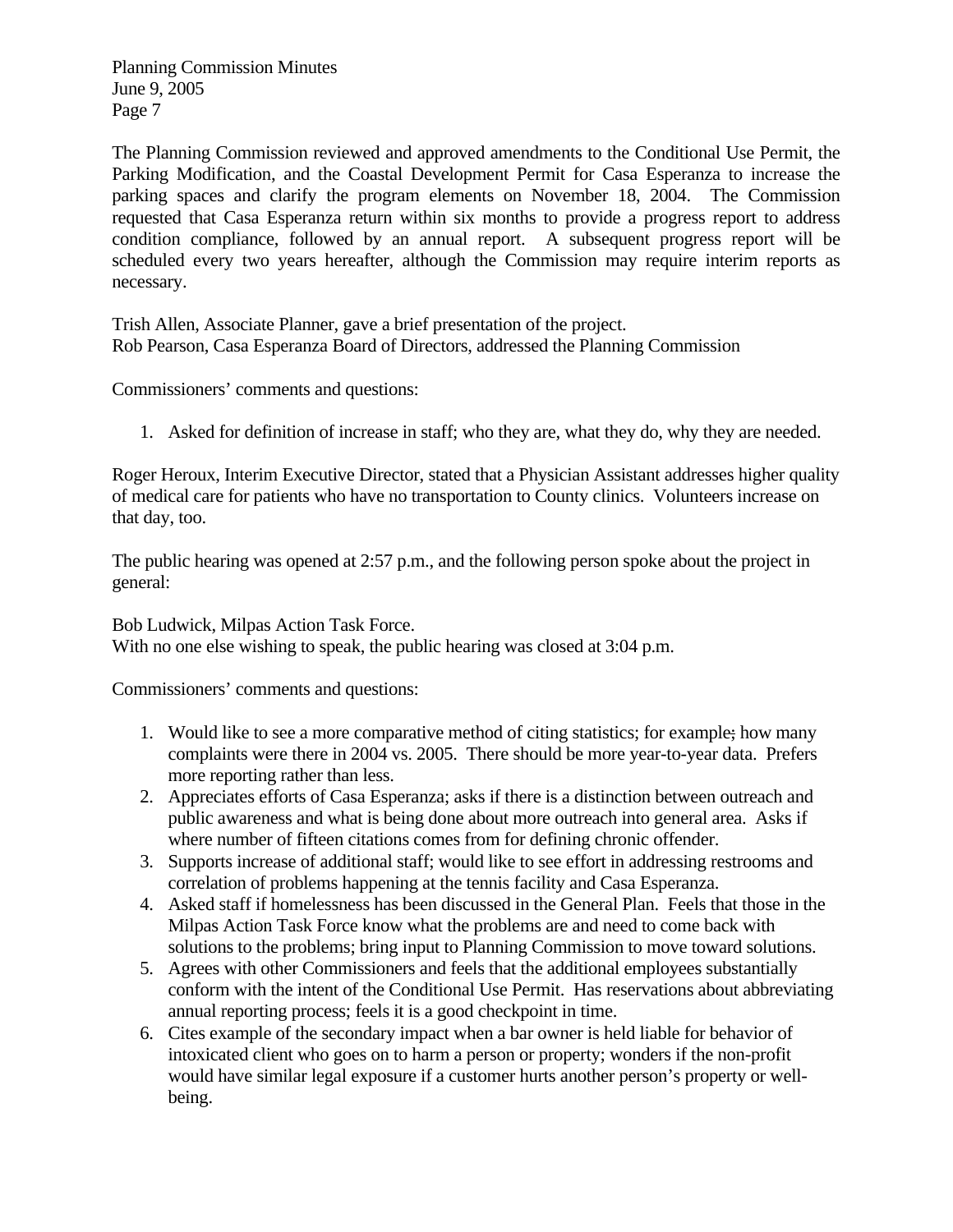- 7. Feels continued in-depth reporting is very helpful. The shelter has gone from small to something larger and PC is in the reverse planning process of trying to see effects and impacts with eye toward making it right for neighbors and businesses in area. In Conditional Use Permit resolution, states a phone number should be issued to local businesses so that they can be in contact with Casa Esperanza; asked if this has been done, if a log is kept, and if that number can posted somewhere.
- 8. Feels there has to be public access to a bathroom provided for clients who cannot use Casa's bathrooms.
- 9. Feels the geographic information is enlightening and that perhaps other communities are under serving the homeless and could be lobbied to address the homeless, too.
- 10. Asks if outreach includes shopping centers; asks if regional approach by County, then perhaps other cities should participate. We should know about County's plan.
- 11. Agrees with Commissioner Jostes and feels annual reports will continue for years to come and thinks they are very valuable. Feels if we had specific recommendations from the Milpas Action Task Force, they would be well received; would like more information on police activity and offer a description of what happens to a person who is turned away. Would like annual report to include a breakdown on clients as to how they heard about Casa Esperanza and why they are there. Feels that if it was known that there are public restrooms available twenty four hours a day at a particular location, could be problematic.
- 12. Asked staff if there is a State office that deals with homelessness.

Mr. Vincent stated that there is difference between Commissioner Jacob's analogies; the bar is the party in control of intoxicating agent; the situation with Casa Esperanza is different in that they do not serve alcohol and are not in control of the intoxicating agent. As far as Casa Esperanza's responsibility for actions of clients removed from facility; the practice is to contact police when they eject the party; does not see the same parallel as a bartender.

Roger Heroux spoke before the Planning Commission about outreach, including trash clean-up. With regard to use of restrooms, stated that building is closed at 7:30 pm and clients are locked in for the evening; hence only individuals that are at the shelter at that time have access to the restrooms.

Ms. Hubbell stated that the City is very involved on a regional level with the County and other cities in dealing with homeless issue; curious about having geographical data that shows comparisons to other shelters on State and National level.

Mr. Ludwig, once again addressed the Planning Commission and defined the make-up of the Milpas Action Task Force and feels it is inappropriate for the Planning Commission to ask that the Milpas Action Task Force to come before them with solutions as they serve as a reporting function for the City. He has no issue with the parking and wonders what staff is available at night. Suggest City urge, as a condition, that they use their other lot for parking to free up on-street parking for local businesses.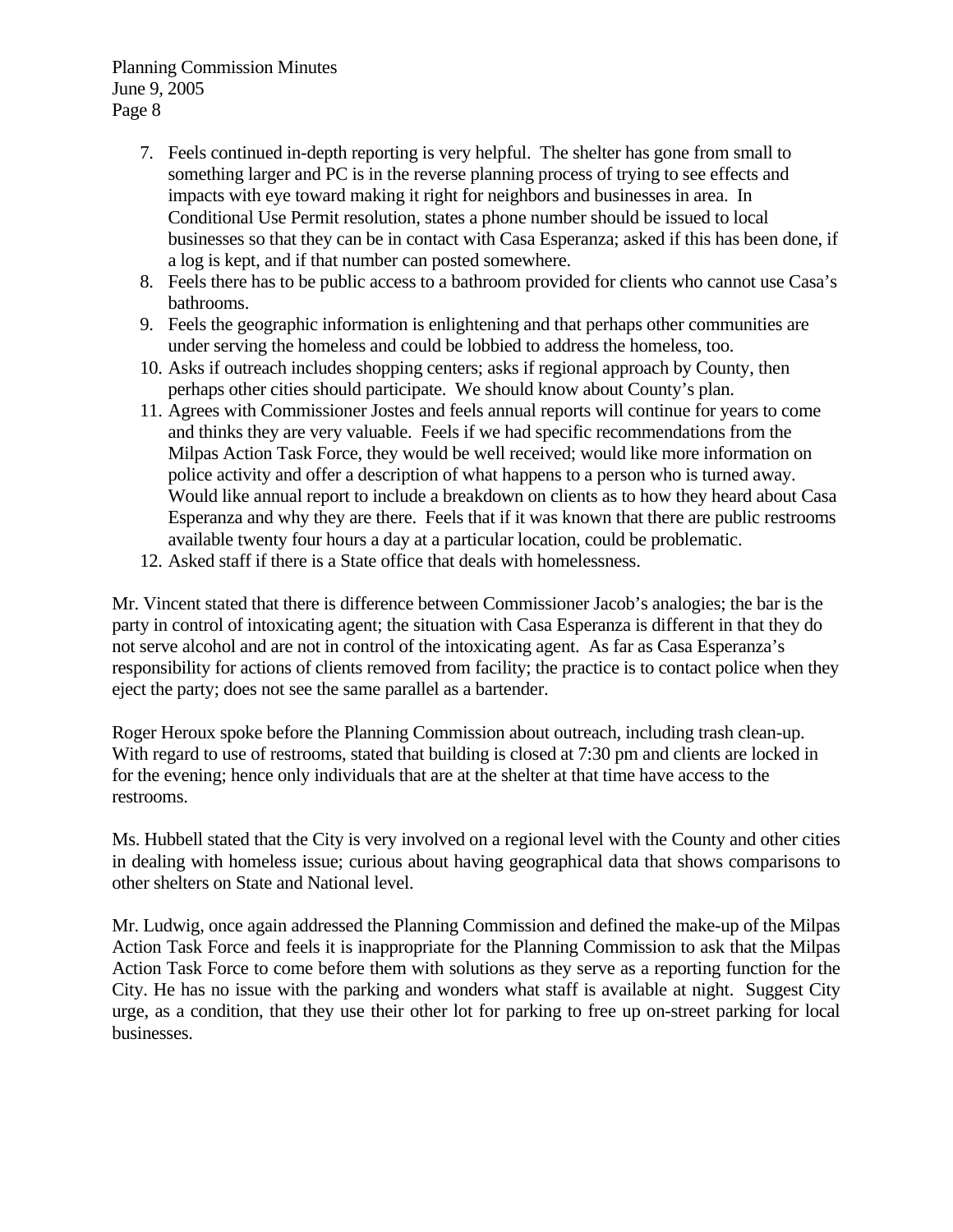Ms. Hubbell reviewed reporting process condition of Milpas Action Task Force and stated that the Task Force is required to submit recommendations on how to improve operations to reduce neighborhood impacts.

The Planning Commission is all in favor of additional staff as being in substantial conformance and would like an interim report next year as opposed to waiting two years.

Chair Maguire recessed at 3:55 p.m., and stepped down for the next item to avoid the appearance of a conflict of interest.

Vice-Chair Jostes reconvened at 4:05 p.m.

# **V. NEW ITEMS**

# **ACTUAL TIME: 4:05 P.M.**

### **A. APPLICATION OF GARCIA ARCHITECTS, INC., AGENT FOR SAN PASCUAL COTTAGES, INC., PROPERTY OWNERS, 1822 SAN PASCUAL STREET, APN 043-163-013, R-3 LIMITED MULTIPLE-FAMILY RESIDENCE ZONE, GENERAL PLAN DESIGNATION: RESIDENTIAL, 12 UNITS PER ACRE (MST2004-00546)**

The proposed project involves demolition of an existing single family residence, an unpermitted unit, garage and shed, and the construction of seven new residential condominiums with twelve covered and two uncovered parking spaces. Units would range in size from 980 to 1,930 square feet. Fourteen parking spaces would be provided. Access would be provided by a driveway off of San Pascual Street.

The discretionary application required for this project is approval of a Tentative Subdivision Map pursuant to SBMC §27.07.

The Environmental Analyst has determined that the project is exempt from further environmental review pursuant to the California Environmental Quality Guidelines Section 15332, which provides for in-fill development projects in urban areas where it is determined that there will be no significant effects.

Victoria Greene, Project Planner, gave a brief presentation of the project.

Commissioners' comments and questions:

- 1. Wondered about new overhanging garage roof over landscaping easement and asked if a landscape easement restricts the overhang of a roof.
- 2. Asked for a point of clarification on page 5 and wonders if something is missing on page 6; both pages are provided, just not in right spot.

Gil Garcia, Architect, gave the applicant presentation.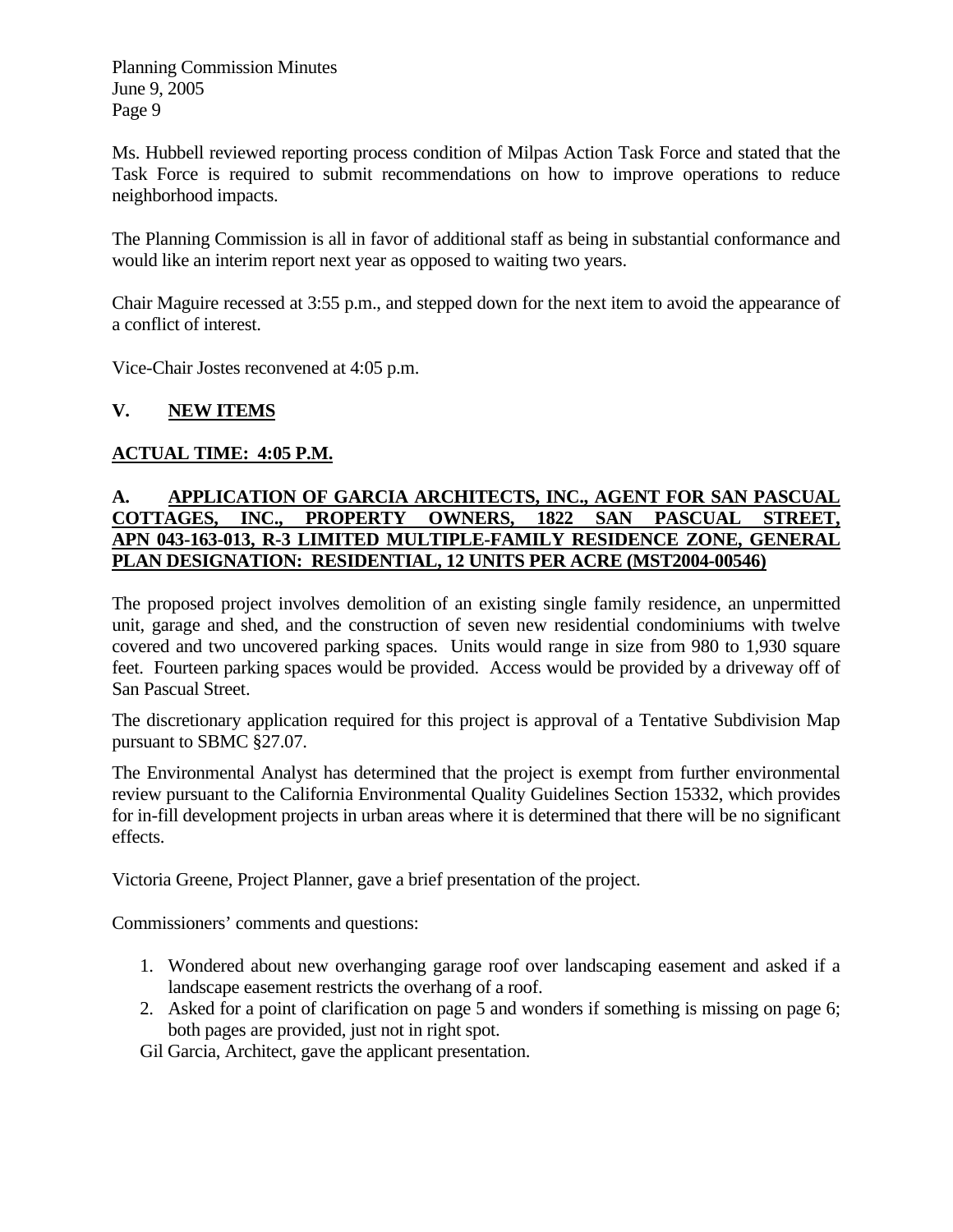Mr. Vincent stated he could not answer the question regarding the roof overhang because he has not seen the easement agreement; it is a private agreement between the property owners. Recommend that the City not get involved with determining the private property interests between the parties. In general the PC should consider whether the design represents sound community planning.

Mr. Garcia, Garcia Architects, addressed the Planning Commission stating that the neighborhood is predominantly a single-family neighborhood; however larger lots in that neighborhood allow for more density. Responded to trash placement on site; concerned with elimination of easement from lot area calculation and defacto subdivision issue.

Wayne Fitch, Penfield Engineers, addressed the Planning Commission on grading issues and the slope drainage to San Pasqual.

The public hearing was opened at 4:33 p.m., and the following people spoke in opposition to the project:

Martha Cody-Valdez, neighbor Vernon Schalbert Kay Condron, neighbor Tony Fischer, representing Carolyn Rice, a neighbor Carolyn Rice, neighbor and owner of driveway easement Susan Edelmann, neighbor Charlotte H. Allen, neighbor Rodney Edwards, neighbor Tim LaDouce, neighbor

The following person spoke in favor of the project:

William D. Costigan, neighbor

With no one else wishing to speak, the public hearing was closed at 5:01 p.m.

The Commissioners made the following comments:

- 1. Appreciates neighborhood input. Feels project is large, dense, and not ready to leave ABR's review yet. Feels that it should be continued; returned to ABR, scaled down, and worked out with neighbors. Feels pressure to provide housing, but feels that housing solutions should be livable.
- 2. Asked if ABR had seen the excellent story poles or have a chance to go by and see them; commend applicant on the changes he has made thus far, however, cannot make findings today for tentative subdivision map due to volume still too overbearing for neighborhood. Inclined to agree to continue this; would like to see, under conditions of approval. a CC&R regarding graffiti; would also like gate to access railroad side of sound wall, placement of trash enclosure, and reduction of one unit to allow cars visibility when entering street and provide for space for kids to play; suggested eliminating unit #7.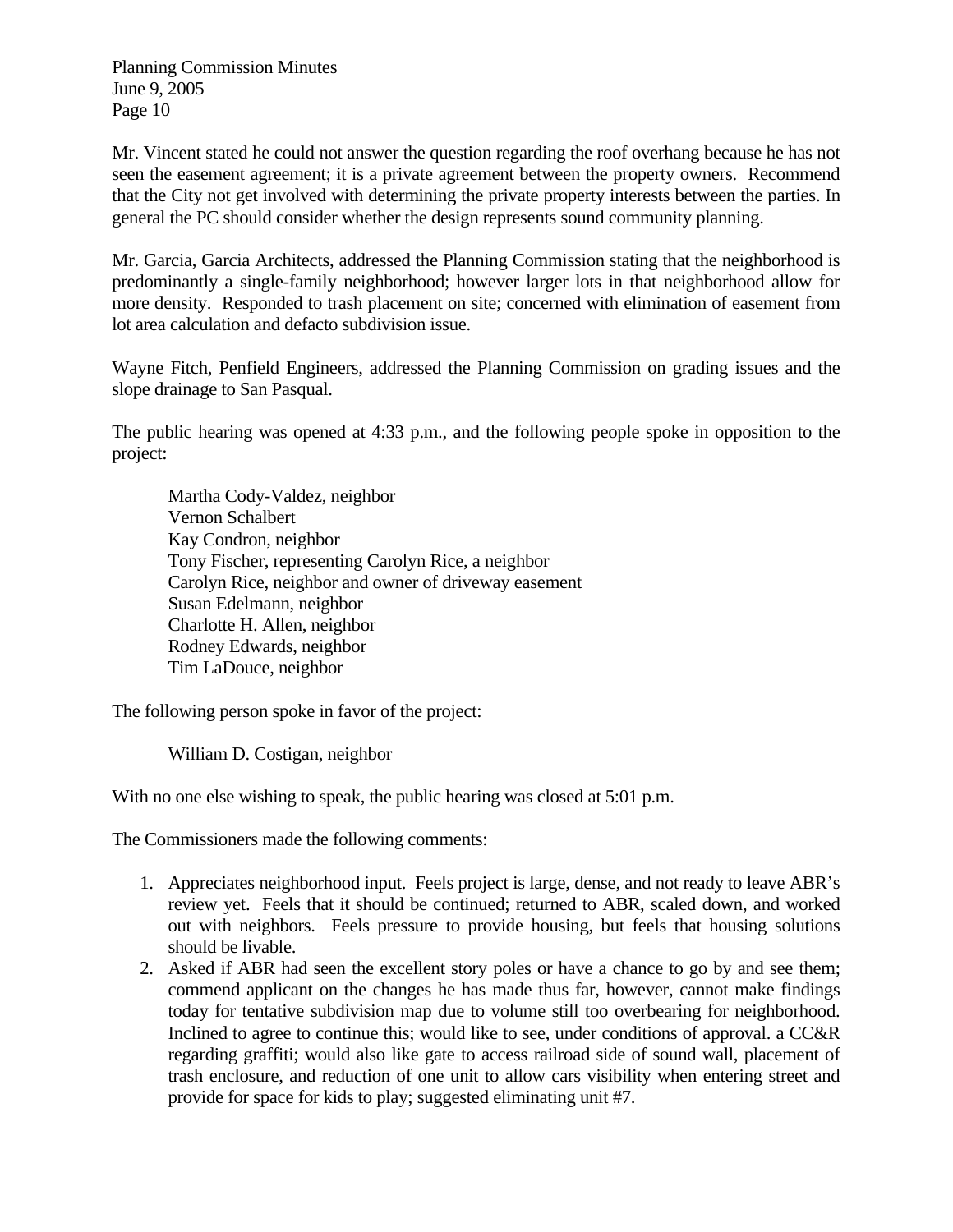- 3. Feels the design of the project is truly overbearing; everything else already said.
- 4. Agrees with comments made; wonders if the 250 sq ft dedicated to an easement would make a difference in unit count if it were not counted in the density by dropping at least 200 sq ft. Feels that seven units could fit on property, but smaller size units. This project is mid-block; asks how to fit this project in a dense area. Supportive of a multi-family project and feels it should come back to the Planning Commission instead of ABR.
- 5. In R-3 zone there will be increased density; agrees this project can be more sensitive to the neighborhood. Stated that the Commission does not have authority to protect private views; recognizes that view corridors help to mitigate effects, so cantilevers need to be minimized so as not to hurt the view corridor; good engineering policy for drainage; need to set sound wall in from property line. Address retention of water; would like to hear more about how sump pump water discharge will be handled. Asked for removal of bedroom from front unit. Feels front yard setback could be bigger and that it would address neighborhood compatibility.
- 6. Feels if this is continued and changes are made this project can be approved.
- 7. Feels need for attention to on-street parking demands.

**MOTION: Jacobs/Mahan**Move to continue to July 21, 2005 at 9:00 a.m. asking applicant to work on reducing apparent volume, neighborhood compatibility, front yard setback, working with the neighbors especially those adjacent to the property on fencing materials and landscape, and maintenance of wall included as part of project.

This motion carried by the following vote:

Ayes: 6 Noes: 0 Abstain: 0 Absent: 1 (Maguire)

#### **THIS ITEM IS BEING CONTINUED**

#### **B. APPLICATION OF BRIAN CEARNAL (ARCHITECT), AGENT FOR HOWE PROPERTIES, 202 STATE STREET, APN: 033-051-018, HRC-2/S-D-3 HOTEL AND RELATED COMMERCE AND COASTAL OVERLAY ZONES, GENERAL PLAN DESIGNATION: HOTEL AND RELATED COMMERCE II (MST2003-00890) (CDP2005-00006)**

The proposed project consists of a 900 square foot addition to an existing 3,450 square foot restaurant (Paoli's) located in a mixed-use building at the northeasterly corner of State and Yanonali Streets. The project also includes reconfiguring the parking lot (1 net new stall), constructing a new trash enclosure and terminating the existing easement agreement for shared parking and access with the adjacent parcel. The discretionary applications required for this project are:

- 1. A Modification to reduce the required front yard setback (SBMC§28.22.060) and
- 2. A Coastal Development Permit for development in the non-appealable jurisdiction of the Coastal Zone (SBMC§28.45.009).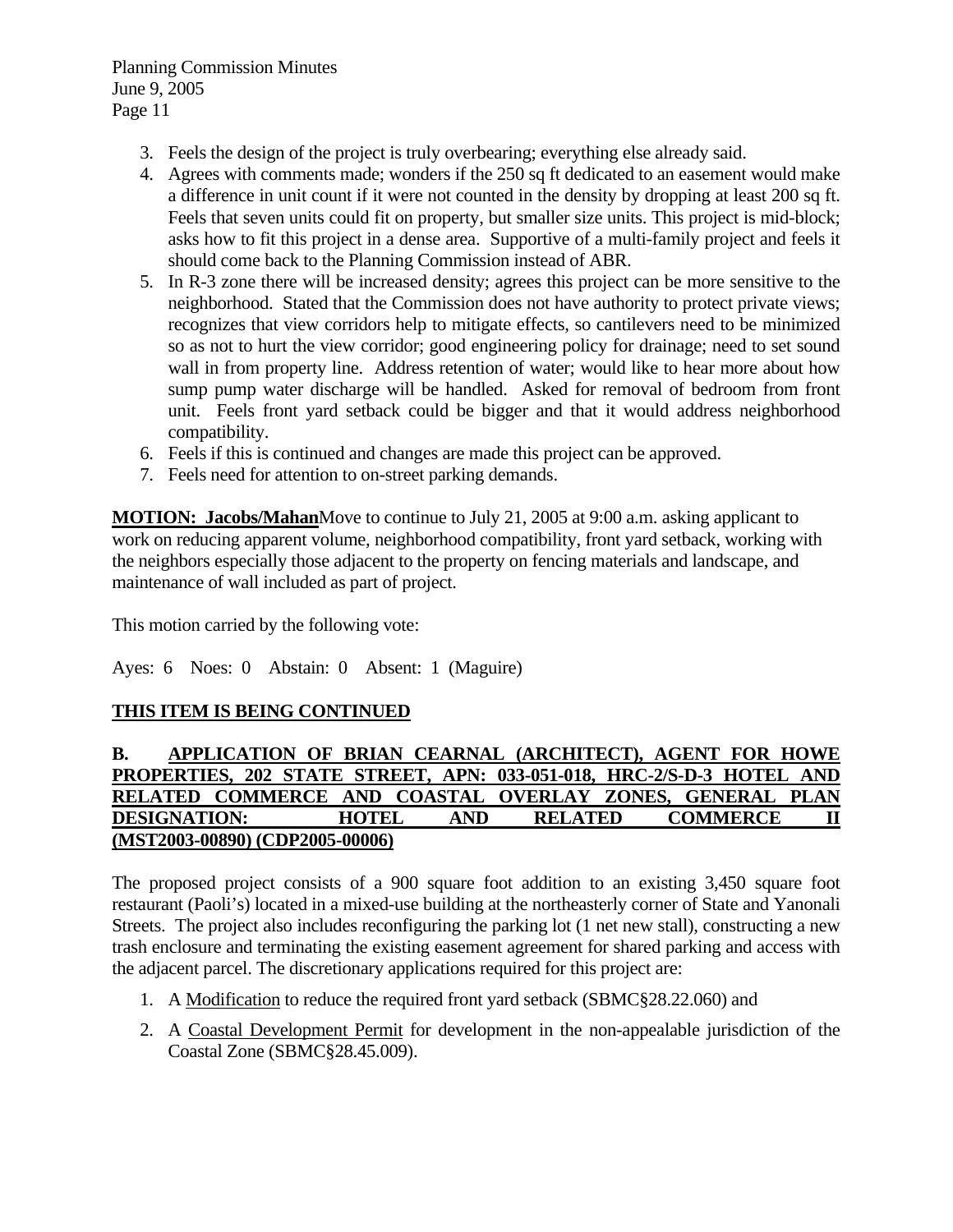The Environmental Analyst has determined that the project is exempt from further environmental review pursuant to the California Environmental Quality Guidelines Section 15301, Existing Facilities.

# **VI. DISCUSSION ITEM:**

# **ACTUAL TIME: 5:30 P.M.**

# **101 IN MOTION DISCUSSION AND RECOMMENDATION**

Staff from the Santa Barbara County Association of Governments (SBCAG) will provide a progress report on the remaining four 101 In Motion alternative transportation improvement packages for the Highway 101 Corridor in south Santa Barbara County.

Case Planner: John Ledbetter, Principal Planner Email: [jledbetter@SantaBarbaraCA.gov](mailto:jledbetter@SantaBarbaraCA.gov)

Mr. Gregg Hart, Public Information and Government Affairs Coordinator for SBCAG, gave a presentation of this recommendation.

- 1. With regard to Measure D, need to change the public's perception. Time lost to commuting cannot be regained. Public transportation gives us back that time – an investment in yourself. We need to invest in our time and in public transportation; will study issue more to understand funding.
- 2. Asked if the option with the toll roads and \$5-600 million price tag, is it offset by toll revenue, or is it the price with no offset. Asked if toll revenue would then subsidize the road.
- 3. Feels this type of transportation is vital not only for air quality, but that we need to include subsidies. Liked Option B, although very expensive; suggested marketing needs to happen and partnering with like-minded organizations, such as Coastal Housing Partnership. We actually do have people who are commuting by rail from Ventura to Goleta; would like to know what makes it worth their while. Can subsidy or incentive like free rider miles increase users; can we work with employers for flexibility.
- 4. In the interest of time just wants to say good job, remarkable progress made on a hard and complex project.
- 5. Asked why commuter rail package that includes two trains, costs one million dollar's and achieves some level of traffic amelioration in the year 2030 does not look at three or more trains.
- 6. Project solutions include freeway construction that this area has never seen; asked if projections include the increased freeway congestion during the construction period.
- 7. Asked if reauthorizing Measure D will be an adequate source of funding to address transportation problems; asked if there is potential for doing it for more than 25 years.
- 8. Commented on the analysis of what happens to area north of Milpas when only area south of Milpas is widened. The same problem will happen on local interchanges and intersections regardless if freeway is widened; asked if 101 in Motion will address any problems that the local municipality will be faced with as greater number of vehicles enter local interchanges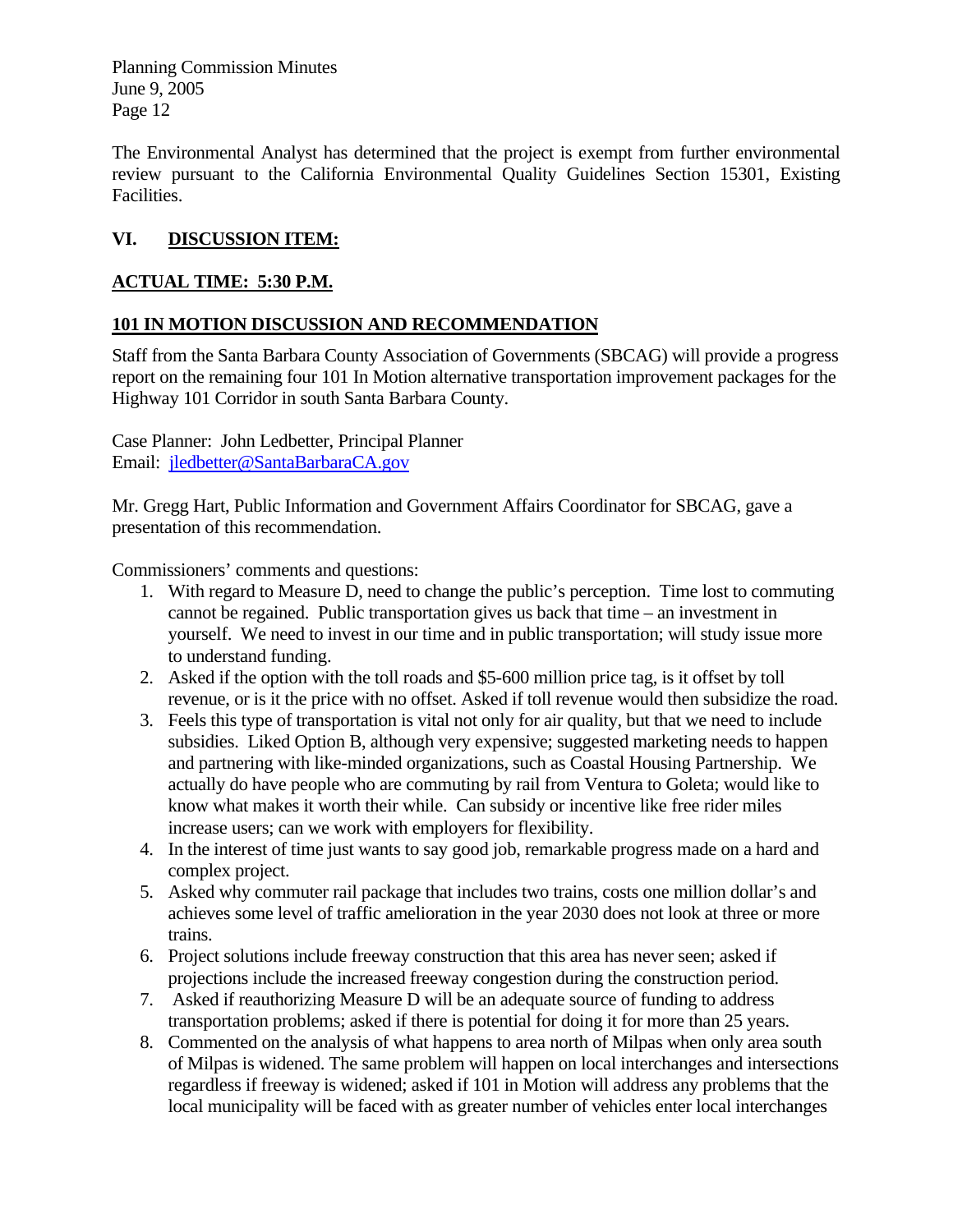and intersections. Feels strongly that City of Santa Barbara needs to get workers from outside of City to and from work without driving their cars.

- 9. Asked if there was any idea of how the 16,000 people commuting from Ventura are distributed into the community and where they are headed (ie, downtown, UCSB, Research Park). Have to recognize once people get off train they need to be reasonably close to work. Asked if thought is being given to commuters from Buellton and Lompoc.
- 10. When looking at SBCAG, asks if Ventura pitches in, too, since they are also part of problem.
- 11. Appreciates hearing tolls are on the table; feels funding sources are needed and that we are not investing in ourselves enough for the long term. Asked how much gridlock affects rail use.
- 12. Evident that the next step is a massive marketing effort; information and knowledge are needed to disseminate to public and that calls for some creative way of selling Measure D long before people have to make a decision on it. Feels the logistics of a toll road are a challenge and will need to be well thought out and the public educated. Use of polling is a magnificent marketing tool. Asked if the dollars being looked at today are in current doctors.
- 13. Need an aggressive Measure D.

Mr. Hart addressed commissioners' questions; stated that, with the introduction of hybrid and other fuel efficient cars, gas revenue is decreasing; the Highway Transportation Fund envisions a deficit in ten years; and why Measure D is a significant source of transportation revenue that needs to be renewed. Rail transportation into North County is not a viable option. Another benefit of Measure D is that, with a local reliable revenue stream, bonds can be used ahead of receipt of revenue stream and projects can be constructed without having to wait for 30 years for revenue to be generated.

Chair Maguire recessed the meeting at 6:34 p.m.

# **VII. DINNER BREAK**

# **ACTUAL TIME: 6:34 P.M.**

The meeting was reconvened at 7:43 p.m.

# **VIII: ENVIRONMENTAL HEARING:**

# **ACTUAL TIME: 7:43 P.M.**

# **INTENT TO ADOPT DRAFT MITIGATED NEGATIVE DECLARATION - MST1999-00714; MST99-00513; MST98-00706; MST2003-00652; & MST1999-01043**

PROJECT DESCRIPTION: The project consists of five inter-related applications located at the end of the lower portion of La Vista del Oceano Drive (which is currently unimproved), centrally located in that neighborhood. The affected project site totals approximately an acre and a half with the individual residential lots averaging approximately 13,700 square feet. Four of the vacant lots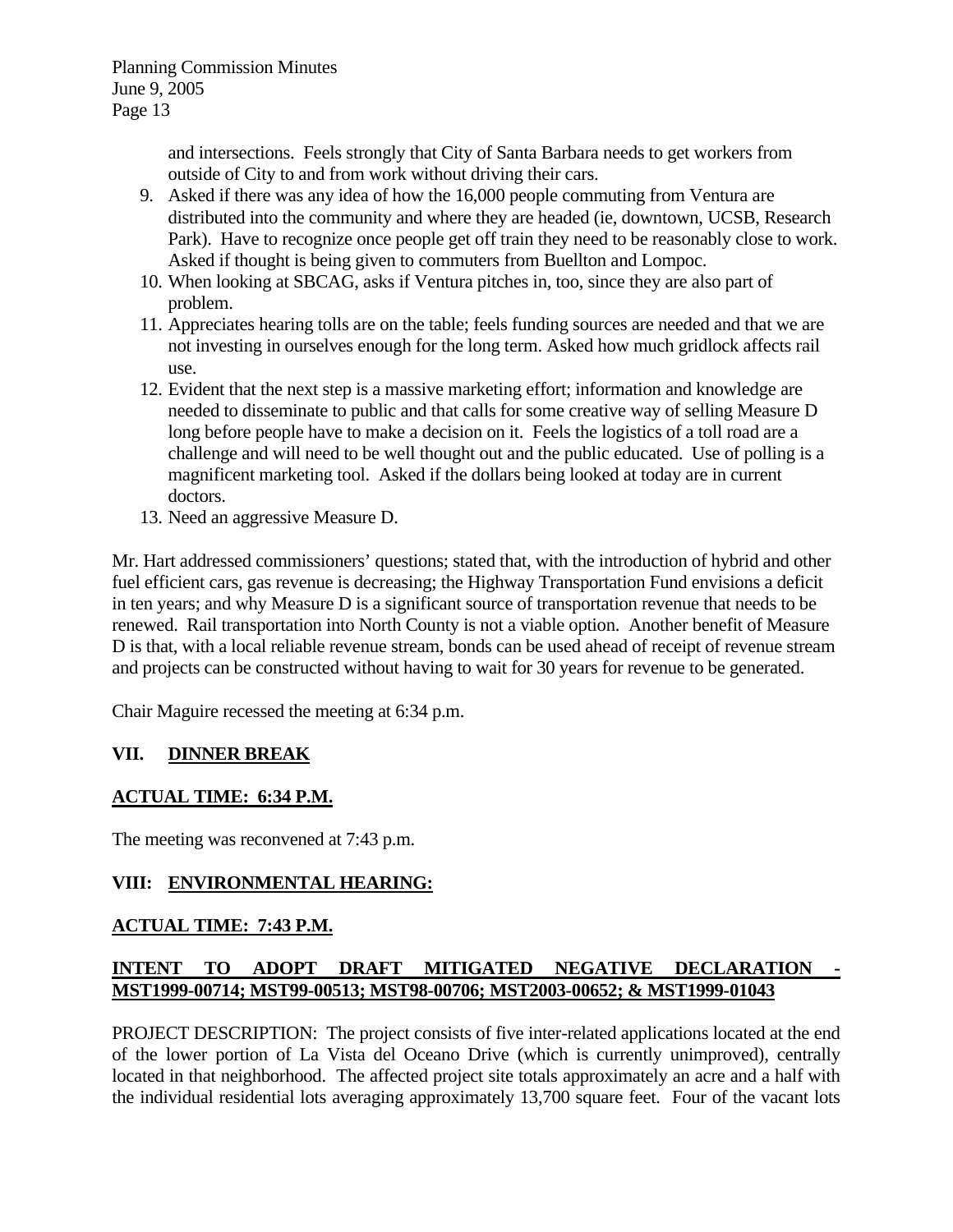are proposed for development with new residences and associated improvements: 1568 La Vista del Oceano Dr. (035-180-085); 1570 La Vista del Oceano Dr. (035-180-084); 1575 La Vista del Oceano Dr. (035-170-023 & -022); and 1576 La Vista del Oceano Dr. (035-180-058). The upper three lots (1568, 1570 and 1576 La Vista del Oceano Dr.) would be accessed from a private driveway that comes off of La Vista del Oceano Drive. Each site proposes a single-family residence with two covered parking spaces (ranging from approximately 2,700 to 3,900 square feet) and one uncovered guest space. Estimated grading for the homes and roadway would consist of approximately 3,427 cubic yards of cut and 3,076 cu. yds. of fill outside the main building footprints and 1,543 cu. yds. of cut and 5 cu. yds. of fill within the building footprints. The proposal includes raising the La Vista del Oceano Drive road bed a maximum of 8 feet (where the unimproved roadway abuts this project) and completing the connection from Ricardo Avenue to the lower paved portion of La Vista del Oceano Drive. Due to topographical constraints, the raising of the road bed and a shared driveway for the upper lots, numerous retaining walls (which vary in height) will be required for this project. These tallest retaining walls would be approximately 11 feet tall, although most would be less than 6 feet. Additionally, guard rails/fences will be required in certain areas for safety purposes. Overall construction time for the proposal would be approximately 14 months.

**DRAFT ENVIRONMENTAL DOCUMENT:** An Initial Study and Draft Mitigated Negative Declaration that evaluate environmental effects of the project have been prepared and are available for review and comment. The analysis identifies potentially significant but mitigable environmental effects in the following issue areas: geophysical conditions, hazards, noise (short term), and water environment. Also evaluated in the document as less than significant impacts are aesthetics, air quality, biological resources, cultural resources, hazards, noise, population and housing, public services, recreation, transportation/circulation, and water environment issues. Mitigation measures are identified to reduce potentially significant impacts to insignificant levels, and to minimize less than significant impacts.

**DOCUMENT AVAILABILITY:** The Draft Mitigated Negative Declaration is available for review at the Planning Division, 630 Garden Street between 8:30 a.m. to noon and 1:00 p.m. to 4:30 p.m., and at the Public Library at 40 E. Anapamu Street during hours of operation.

**STORY POLES:** Story poles to assist in visualizing the project dimensions will be placed on the site from Thursday, June 2, 2005 to Thursday, June 16, 2005, 4:30 p.m.

Barbara Shelton, Environmental Analyst, gave a review of the purpose of the hearing, indicating that no action will be taken tonight.

Marisela G. Salinas, Associate Planner, gave a brief presentation of the project.

David Geyer, Stakeholder, addressed the Planning Commission.

Bob Goda, Penfield and Smith, addressed the Planning Commission.

Kevin Conner, Engineer, Penfield and Smith spoke about drainage for the project.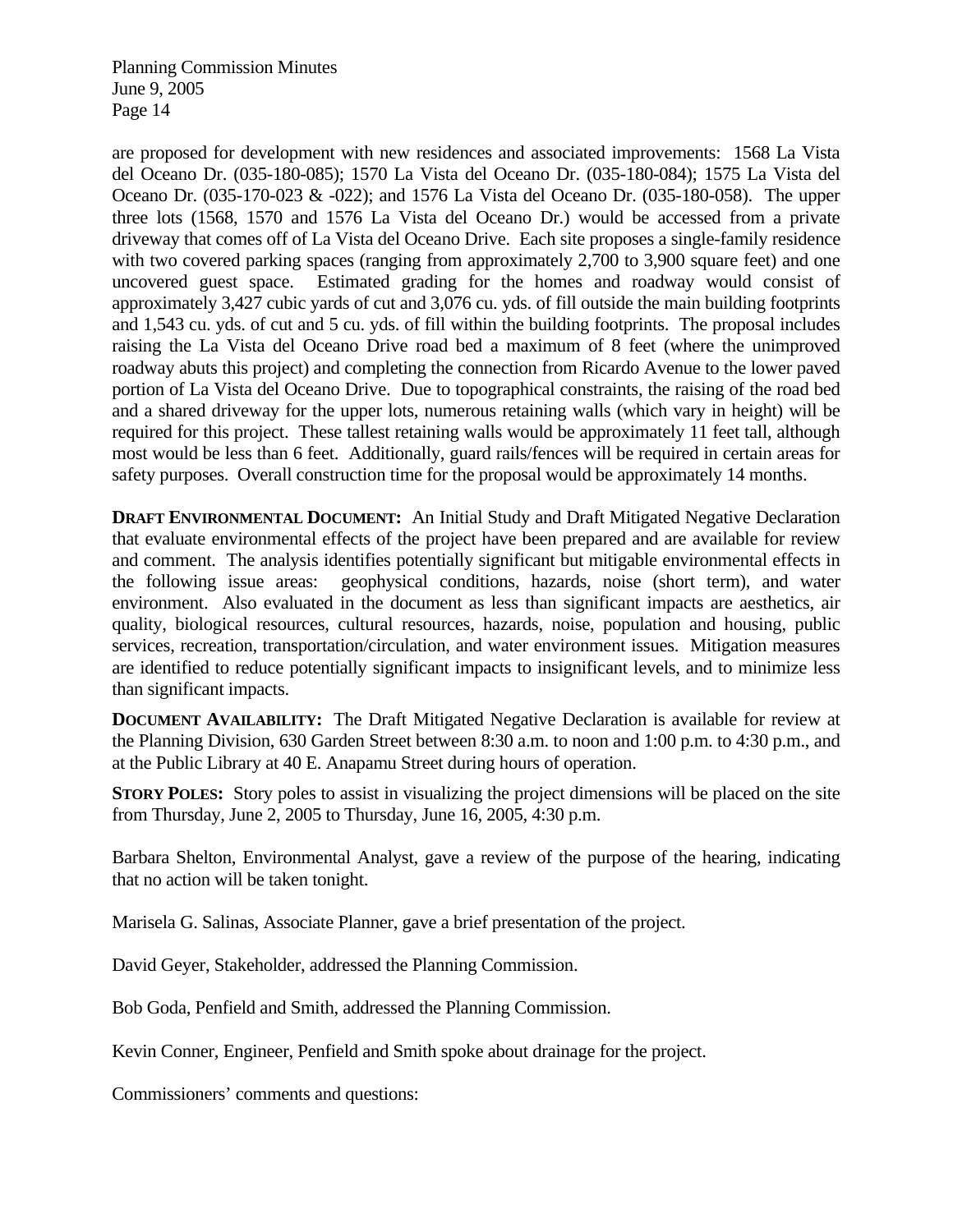- 1. Stated that it looks like the contours indicate that water will still come across to the other side of the road. Is this true? A new curb and gutter will be put on the opposite side of the road.
- 2. Asked whether drainage from properties above the project site would be intercepted.
- 3. Concerned that the drainage needs to be properly addressed at the bottom of La Vista del Oceano Drive.
- 4. Asked staff if the road width is 16 feet. Asked what the Fire Department's comments were regarding the road width, and if the Fire Department has different standards.
- 5. Asked if parking was allowed on Ricardo Street and if there will be "No Parking" signs designated on the new road.
- 6. Stated that it is not clear that upon the completion of the road there will not be an increase in traffic, and whether the Rogers Tract development will also have an impact. This should be addressed.
- 7. Requested more discussion on aesthetics, particularly the project sites' visibility from Cliff Drive and Mesa Park. There is a proposal to remove the eucalyptus trees near Mesa Park, which will make the project site more visible.
- 8. Stated that numerous studies were done on various design options. Architectural Board of Reveiw members met with the applicants and discussed putting garages on the street among other possibilities. All were turned down because of major design flaws.
- 9. Expressed concerns about the amount of useable open yard available on each site and asked whether the open yards complied with the Zoning Ordinance.
- 10. Document is suitable with the exception of the traffic discussion.

The public hearing was opened at 8:19 a.m. and the following person expressed his concerns:

The following people spoke in opposition to the project:

Edward M. Tebo suggested taking a different approach. He believes there is a lot of fill and retaining walls proposed that are not necessary.

Connard Hogan does not believe the water flow mitigation is adequate or appropriate. He is also concerned about the amount of silt that accumulates at the bottom of the road on Cliff Drive and would like to see mitigation of the existing situation. He does not believe that the catch basin will resolve the problems. He would like to see some traffic speed mitigation imposed due to the increased traffic and the current lack of adequate visual sighting. He is also concerned that parking might not be allowed on the lower portion of La Vista del Oceano Drive.

Janet Napier stated that she is concerned about the proposed development of five large houses on the hill above her property. Ms. Napier's four main concerns are: 1) The waivers that would be required to allow the houses to be built non-conforming to the Hillside Design District and Neighborhood Preservation Ordinances; 2) The lack of compatibility with lower La Vista del Oceano; 3) Potential flooding on lower La Vista del Oceano; and 4) Increased traffic that will be put onto La Vista del Oceano by joining what is now a cul-de-sac to upper La Vista del Oceano and Ricardo.

The public hearing was closed at 8:34 p.m.